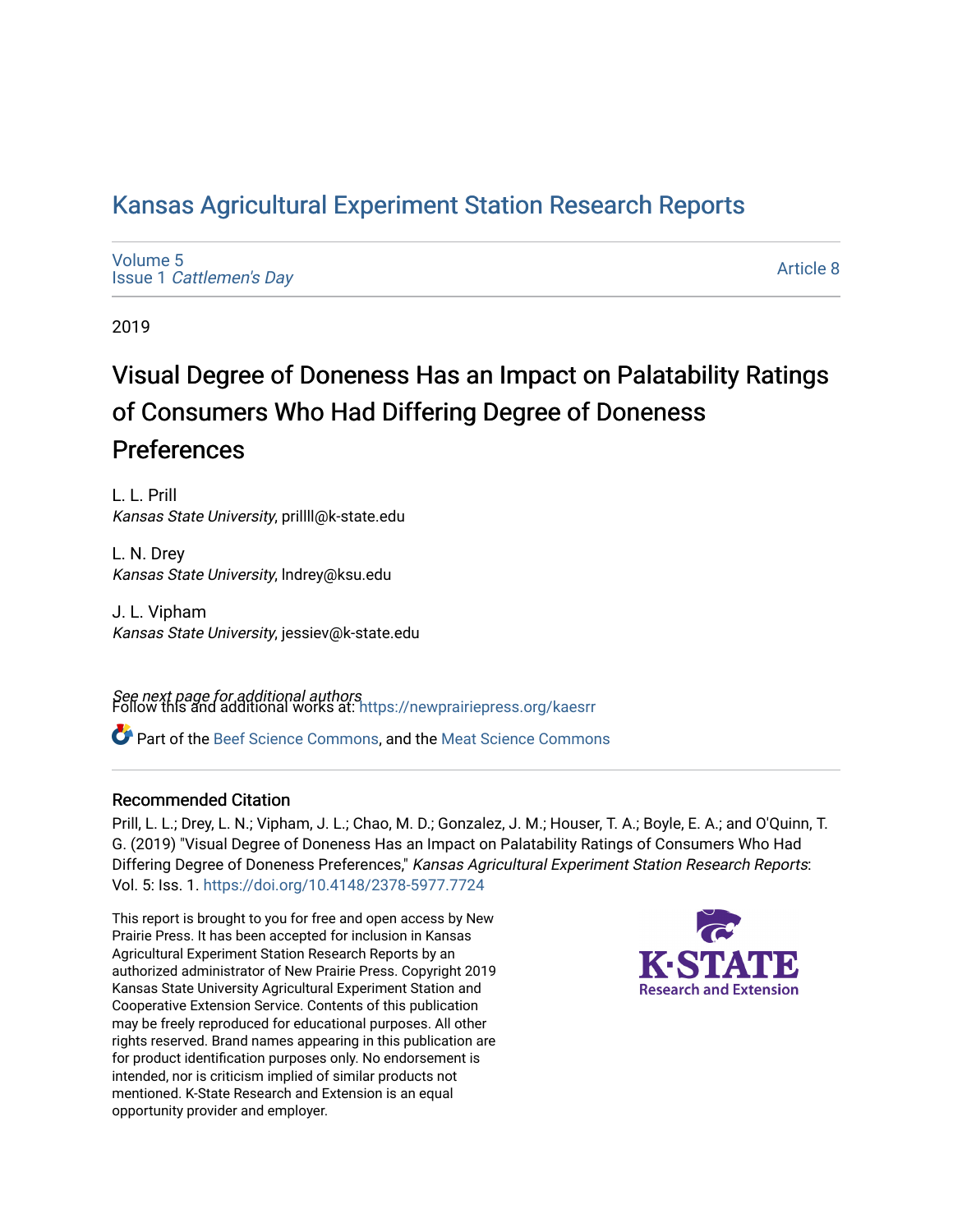## Visual Degree of Doneness Has an Impact on Palatability Ratings of Consumers Who Had Differing Degree of Doneness Preferences

## Abstract

Objective: The objective of this study was to determine the impact of feeding consumers of varying degree of doneness preferences steaks cooked to multiple degrees of doneness on their perceptions of beef palatability.

Study Description: Paired Low Choice frozen steaks from the posterior half of the strip loin were randomly assigned a degree of doneness of rare (140°F), medium-rare (145°F), medium (160°F), medium-well (165°F), or well-done (170°F). Consumer panelists, prescreened to participate in panels based on their degree of doneness preference, were served steak samples cooked to each of the five degrees of doneness under low-intensity red incandescent lighting to mask any degree of doneness differences among samples. Next, consumers were served steak samples under white incandescent lighting, with white fluorescent background lighting. Pre-screening consumers for degree of doneness preference allowed for a measure of the impact of "missing" the consumer's ideal degree of doneness and quantification of the impact of both undercooking and overcooking steaks on consumer beef palatability ratings.

The Bottom Line: When steaks are overcooked, palatability ratings decrease; however, undercooking has a positive effect on palatability perception regardless of the consumer's degree of doneness preference.

#### Keywords

consumer, degree of doneness, palatability

### Creative Commons License



This work is licensed under a [Creative Commons Attribution 4.0 License](https://creativecommons.org/licenses/by/4.0/).

#### Authors

L. L. Prill, L. N. Drey, J. L. Vipham, M. D. Chao, J. M. Gonzalez, T. A. Houser, E. A. Boyle, and T. G. O'Quinn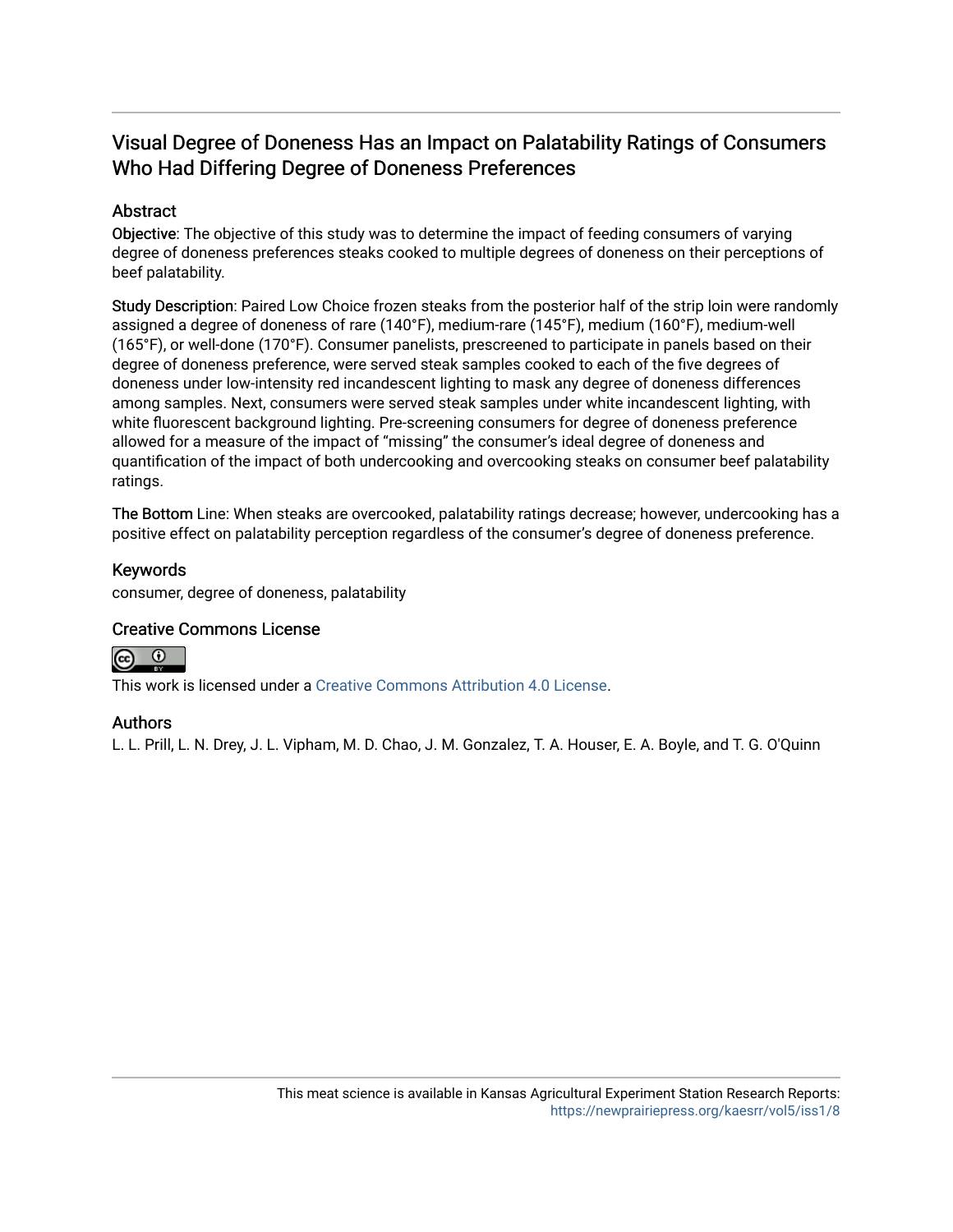

CATTLEMEN'S Day 2019



# Visual Degree of Doneness Has an Impact on Palatability Ratings of Consumers Who Had Differing Degree of Doneness Preferences

*L.L. Prill,L.N. Drey, J.L. Vipham, M.D. Chao, J.M. Gonzalez, T.A. Houser, E.A.E. Boyle, and T.G. O'Quinn*

## Abstract

The objective of this study was to determine how beef palatability ratings are impacted by consumer degree of doneness preference. Paired Low Choice (Small<sup>00</sup> to Small<sup>100</sup> marbling) frozen steaks used were from the posterior half of strip loins. Each pair of steaks were randomly assigned a degree of doneness of rare (140°F), medium-rare (145°F), medium (160°F), medium-well (165°F), or well-done (170°F). Consumer panelists were prescreened to participate in panels based on their degree of doneness preference for rare, medium, or well-done steaks. Steak samples were served in two rounds. In the first round, consumers were served one sample from each of the five degrees of doneness, in random order, under low-intensity red incandescent lighting to mask any degree of doneness differences among samples. Round two testing procedures were identical to round one, except consumers were served under white incandescent lights, with white fluorescent background lighting turned on. There were no consumer preference  $\times$  steak degree of doneness interactions ( $P > 0.05$ ) or consumer preference effects for tenderness, juiciness, and flavor when steaks were evaluated under both lighting types. Within the white-lighting test, the consumer preference × degree of doneness interaction for overall liking was marginally significant ( $P = 0.078$ ). When steaks were overcooked, palatability ratings decreased; however, undercooking had a positive effect on palatability perception, regardless of the consumer's degree of doneness preference.

## Introduction

Consumers typically visually appraise beef steaks to determine degree of doneness, primarily using internal cooked color. To our knowledge, no study has extensively evaluated the impact of serving consumers steaks cooked to a degree of doneness not preferred by the consumer on beef palatability. The objective of this study was to determine the impact of feeding consumers steaks cooked to multiple degrees of doneness on their perception of beef palatability.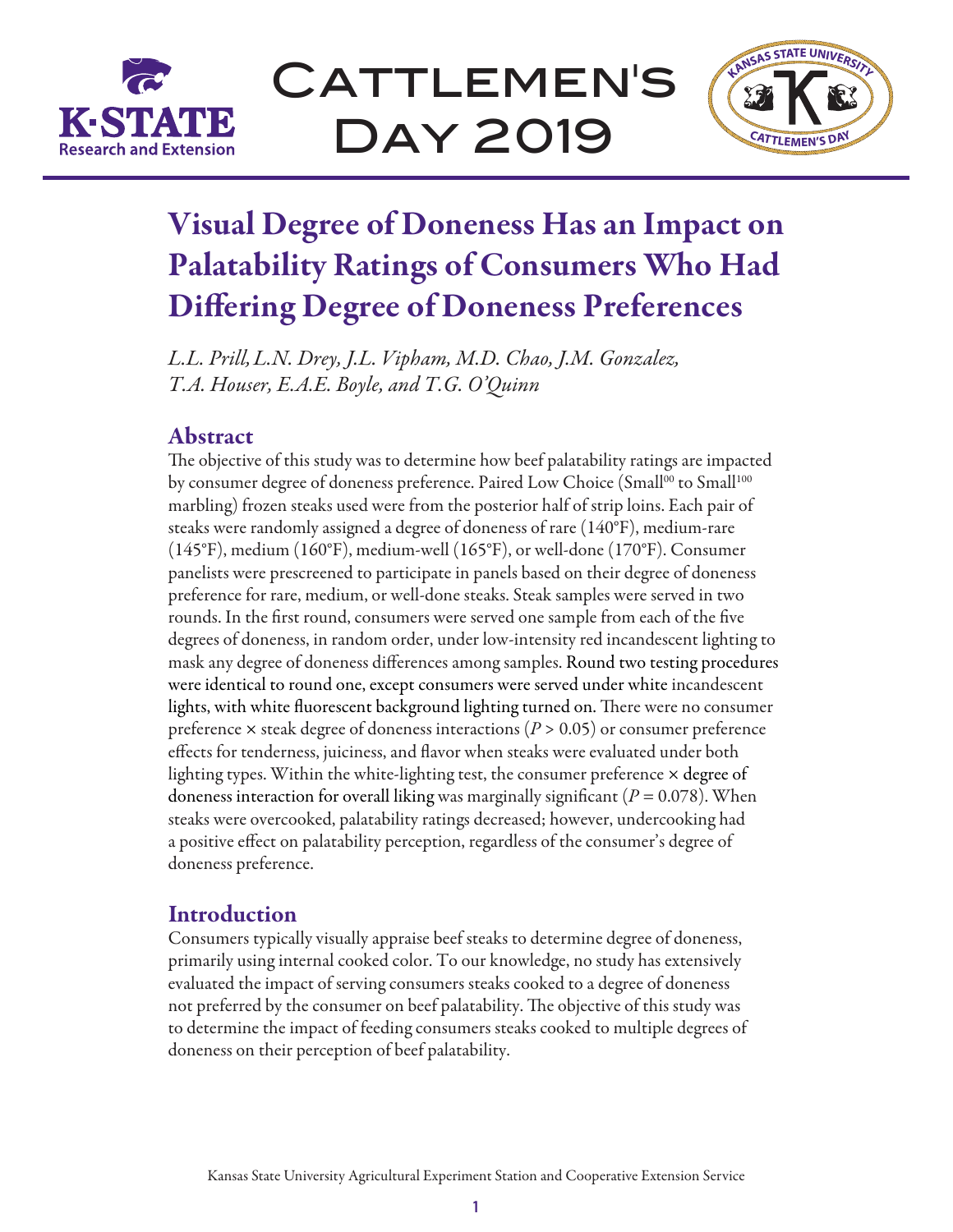## Experimental Procedures

Low Choice (Small<sup>00</sup> to Small<sup>100</sup> marbling) frozen steaks ( $n = 360$ ) from the posterior half of the strip loin were selected from steaks remaining from studies conducted by Drey (2018) and Vierck et al. (2018). Paired steaks used in this study were selected from steaks that were consecutively cut from the same strip loin. Each pair of steaks were randomly assigned a degree of doneness of rare (140°F), medium-rare (145°F), medium (160°F), medium-well (165°F), or well-done (170°F). Consumer panelists (n = 283; 95/rare; 95/medium; 93/well-done preference) were prescreened to participate in panels based on their degree of doneness preference. Panels were conducted with all panelists in a session preferring steaks cooked to rare, medium, or well-done. Steaks were cooked on clam-style grills (Griddler, Cuisinart, Stamford, CT) set to a surface temperature of 350°F and removed following cooking so that the peak endpoint temperature would correspond to the assigned degree of doneness (NCBA, 2008; American Meat Science Association, 2015). Steak samples were served in two rounds. In the first round, consumers were served one sample from each of the five degrees of doneness, in a random order, under low-intensity red incandescent lighting to mask any degree of doneness differences among samples. Round two testing procedures were identical to round one, except consumers were served under white incandescent lights, with white fluorescent background lighting turned on. This allowed the consumers to visually evaluate the degree of doneness of samples during testing. Samples evaluated in round two were paired with samples cooked to the same degree of doneness from round one, allowing for a direct comparison of consumer ratings between the rounds. Screening the consumers beforehand for degree of doneness preference allowed for a measure of the impact of "missing" the consumer's ideal degree of doneness and quantification of the impact of both undercooking and overcooking steaks on consumer beef palatability ratings. Statistical analysis was conducted in SAS (Version 9.4, Cary, NC) using PROC GLIMMIX with  $\alpha = 0.05$ . Consumer data were analyzed using a split-plot model with consumer preference as the whole plot factor and degree of doneness as the subplot factor.

## Results and Discussion

As for the change in ratings when compared to the consumer's preferred degree of doneness, when steaks were undercooked they were rated higher (*P* < 0.05) and when steaks were overcooked they were rated lower (*P* < 0.05), regardless of the consumer's degree of doneness preference (Figure 1). For all ratings, when steaks were cooked below the consumer's preference, there were no differences  $(P > 0.05)$  among the ratings, all of which were rated higher (*P* < 0.05) than their preferred degree of doneness. Means decreased (*P* < 0.05) as the amount of overcooking increased, with steaks cooked four degrees of doneness over their preferred degree of doneness being rated the tougher and lower for flavor liking (*P* < 0.05) than steaks cooked to their preferred degree of doneness.

There were no consumer preference × degree of doneness interactions or consumer preference effects for tenderness, juiciness, and flavor (*P* > 0.05) when steaks were evaluated under both lighting types (Table 1). Within the white-light testing, the consumer preference  $\times$  degree of doneness interaction for overall liking was marginally significant ( $P = 0.078$ ; Table 2). Inherently for traits that were more objective in their

Kansas State University Agricultural Experiment Station and Cooperative Extension Service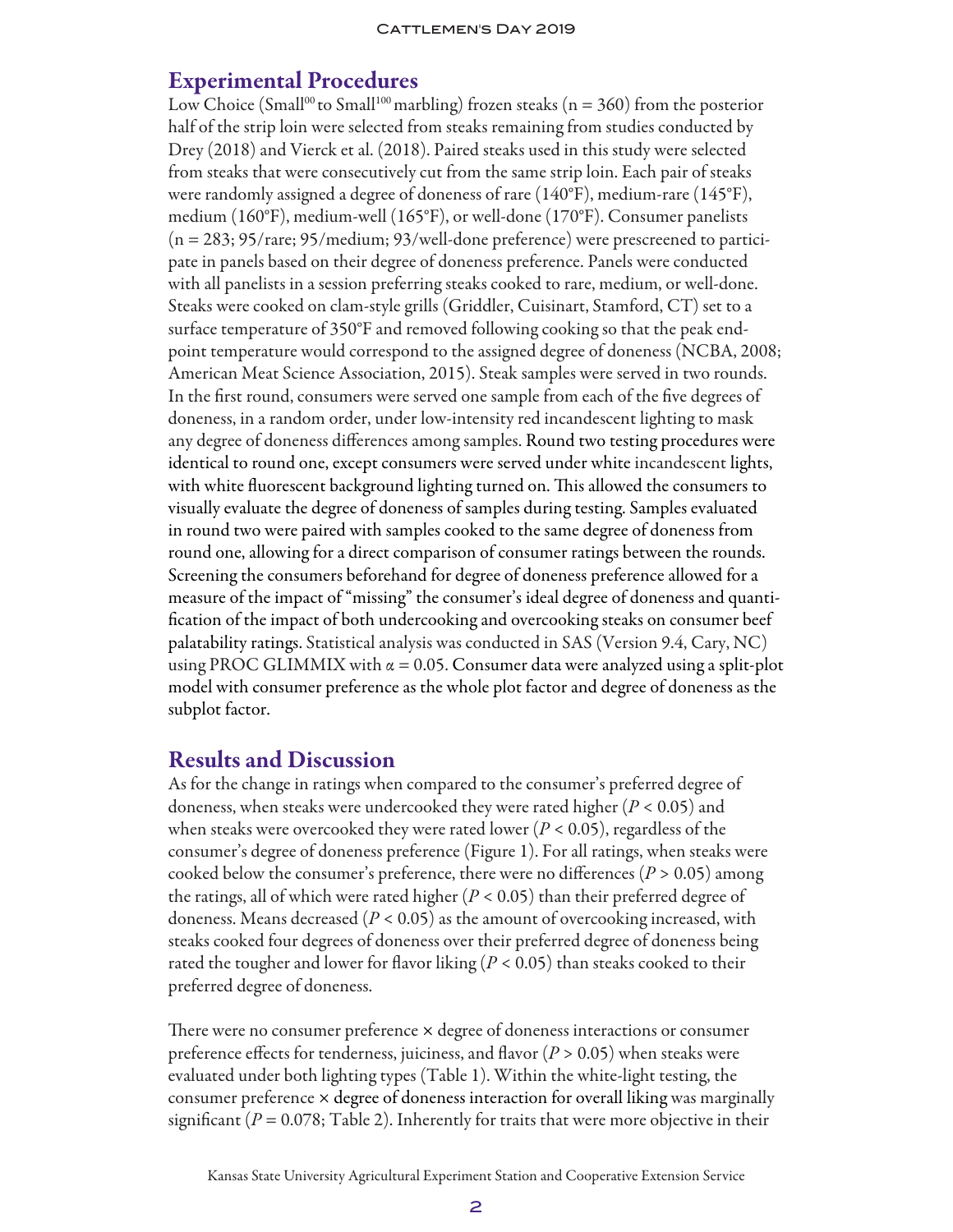#### CATTLEMEN'S DAY 2019

anchors (tenderness and juiciness), consumers' opinions were not biased; however, when consumers assessed overall liking or whether or not the sample was acceptable on scales that were more opinion based, consumers' degree of doneness bias was reflected. Consumers who preferred rare and medium rated rare and medium-rare the greatest (*P* < 0.05) and well-done the lowest (*P* < 0.05) for overall liking. This was similar to the progression seen within the red-light testing, as cooking temperature increased, overall liking decreased (*P* < 0.05). However, for consumers who preferred well-done, there were no differences ( $P > 0.05$ ) among degrees of doneness for overall liking within the white-light test. But, when tested under the red-lights, consumers who preferred welldone rated rare and medium-rare with the greatest (*P* < 0.05) overall liking, with welldone having the least ( $P < 0.05$ ) overall liking being similar ( $P > 0.05$ ) only to medium.

## **Implications**

When steaks are overcooked, palatability ratings decrease; however, undercooking has a positive effect on palatability perception, regardless of the consumer's degree of doneness preference.

## **References**

- American Meat Science Association. 2015. Research guidelines for cookery, sensory evaluation, and instrumental tenderness measurements of meat. 2 ed. American Meat Science Association, Champaign, IL.
- Drey, L. N. 2018. Evaluation of the beef marbling insurance theory. Master's Thesis, Kansas State University, Manhattan, KS.
- NCBA. 2008. Beef steak color guide. National Cattlemen's Beef Association, Centennial, CO.
- North American Meat Institute. 2014. The meat buyer's guide. 8th ed. North American Meat Institute, Washington D.C.
- Vierck, K. R., J. M. Gonzalez, T. A. Houser, E. A. E. Boyle, and T. G. O'Quinn. 2018. Marbling Texture's Effects on Beef Palatability. Meat Muscle Biol. 2(1):142-153. doi: 10.22175/mmb2017.10.0052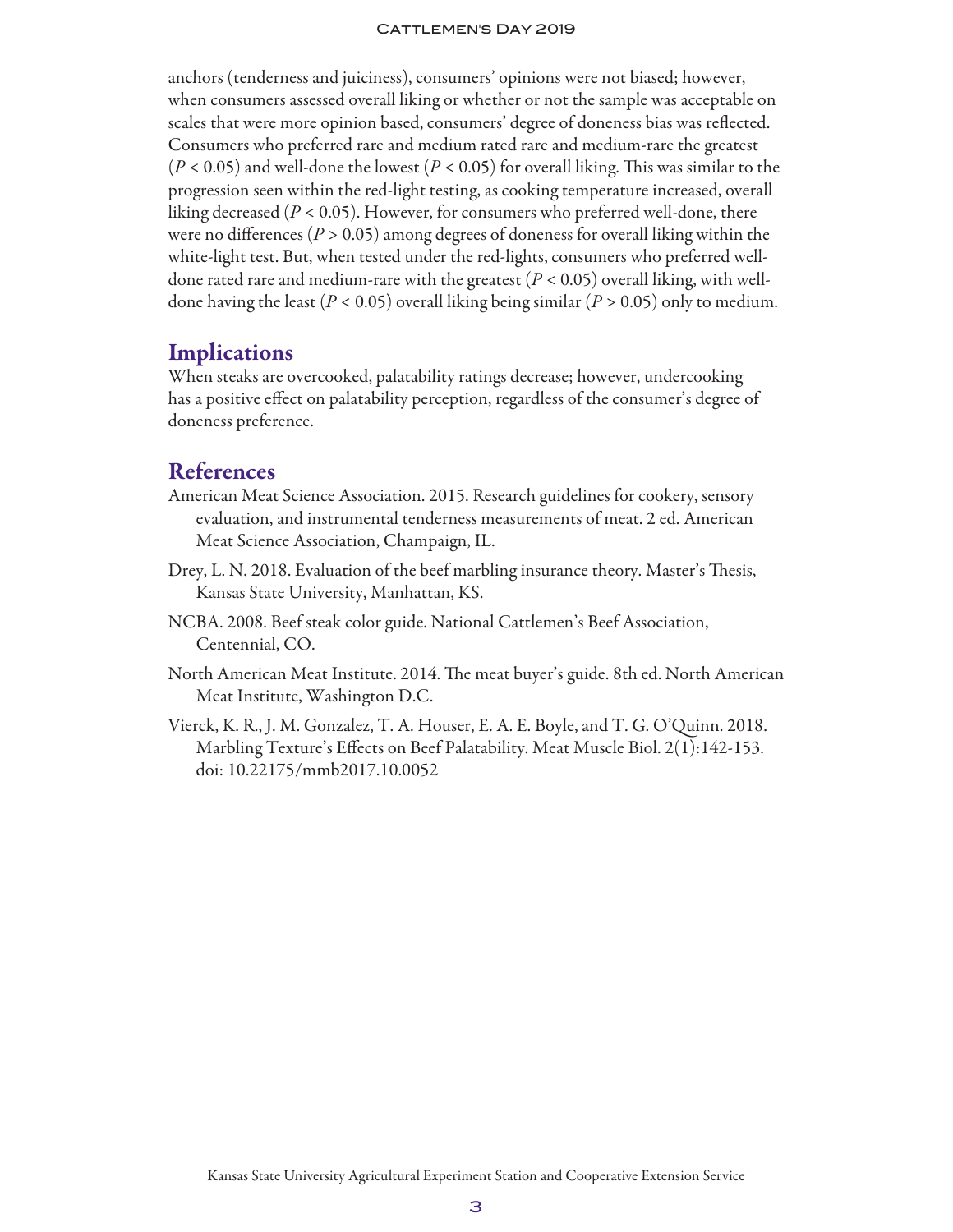#### CATTLEMEN'S DAY 2019

| Treatment           | Tenderness        | ▿<br>ъ<br>Juiciness | Flavor            |
|---------------------|-------------------|---------------------|-------------------|
| Red-light testing   |                   |                     |                   |
| Rare                | $71.8^{\circ}$    | $76.7^{\circ}$      | 66.2 <sup>a</sup> |
| Medium-rare         | $71.8^{\circ}$    | $73.9^{\circ}$      | 66.7a             |
| Medium              | $60.4^{b}$        | 59.9 <sup>b</sup>   | $59.4^{b}$        |
| Medium-well         | $61.1^{b}$        | 56.0 <sup>b</sup>   | 57.0 <sup>b</sup> |
| Well-done           | $52.5^\circ$      | $48.6^\circ$        | $52.5^\circ$      |
| Standard error      | 2.1               | 2.2                 | 1.8               |
| $P$ – value         | ${}< 0.01$        | ${}< 0.01$          | ${}< 0.01$        |
| White-light testing |                   |                     |                   |
| Rare                | $74.0^{\circ}$    | 80.2 <sup>a</sup>   | 69.1 <sup>a</sup> |
| Medium-rare         | $73.9^{\circ}$    | $77.5^{\circ}$      | $70.4^{\circ}$    |
| Medium              | 60.1 <sup>b</sup> | 61.7 <sup>b</sup>   | $62.4^{b}$        |
| Medium-well         | $59.0^{b}$        | $56.8^\circ$        | 59.9 <sup>b</sup> |
| Well-done           | 50.1 <sup>c</sup> | 48.9 <sup>d</sup>   | $54.8^\circ$      |
| Standard error      | 2.4               | 2.2                 | 2.0               |
| $P$ – value         | ${}< 0.01$        | ${}< 0.01$          | ${}< 0.01$        |

|  |  |                                                                | Table 1. Consumer ( $n = 283$ ) palatability ratings <sup>1</sup> of beef strip loin steaks cooked to five |
|--|--|----------------------------------------------------------------|------------------------------------------------------------------------------------------------------------|
|  |  | degrees of doneness and evaluated under red and white lighting |                                                                                                            |

abcdMeans within the same section (red-light or white-light) of the same column without a common superscript differ (*P* < 0.05).

1 Sensory scores: 100 = extremely tender, juicy, and like extremely; 50 = neither tough nor tender, neither dry nor juicy, and neither dislike nor like; 0 = extremely tough, dry, and dislike extremely.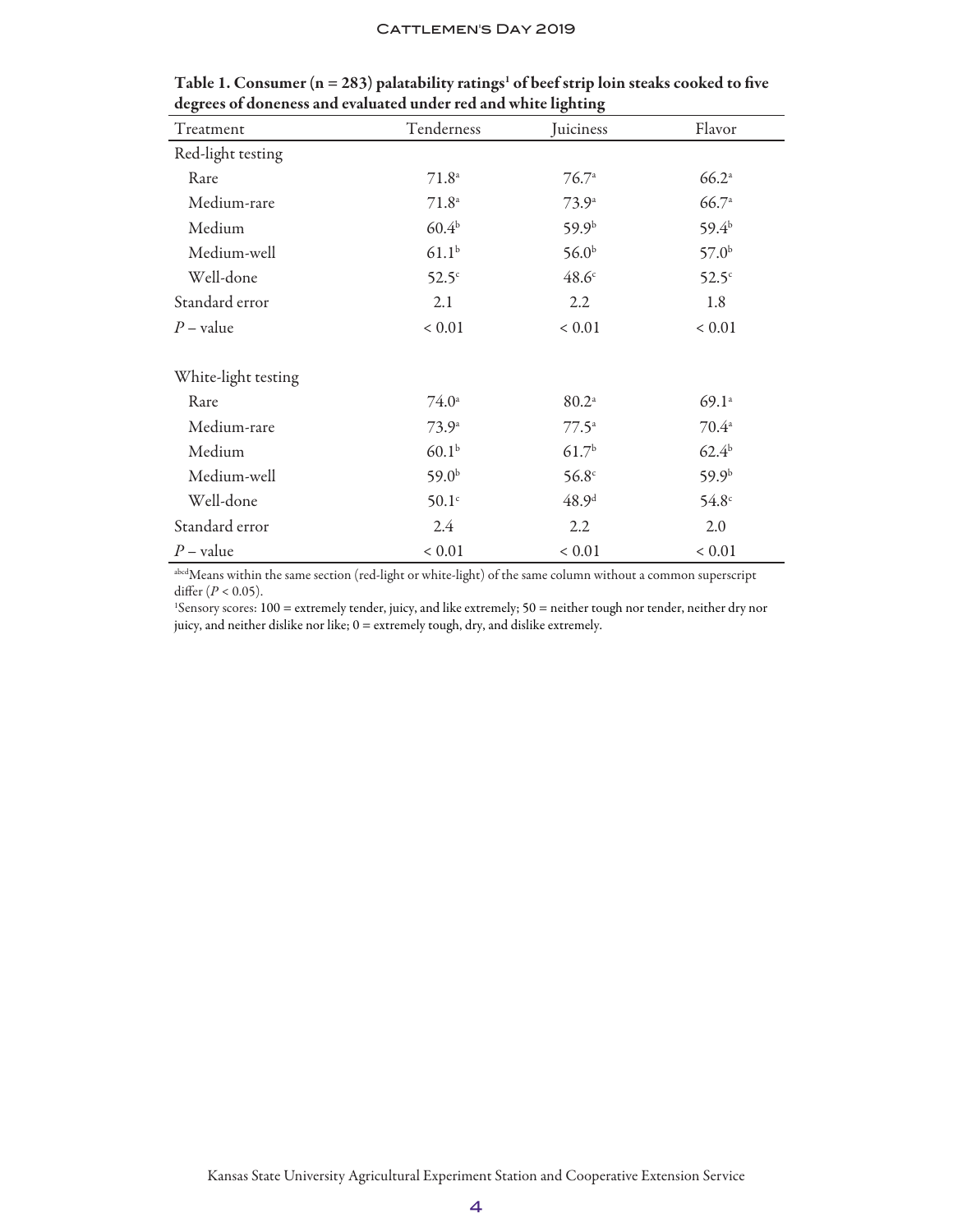|                     | Consumer preference <sup>2</sup> |                   |                    |  |
|---------------------|----------------------------------|-------------------|--------------------|--|
| Treatment           | Rare                             | Medium            | Well-done          |  |
| Red-light testing   |                                  |                   |                    |  |
| Rare                | $71.7^{\circ}$                   | 65.9 <sup>a</sup> | 66.7 <sup>a</sup>  |  |
| Medium-rare         | $73.5^{\circ}$                   | 65.8a             | $66.4^{\circ}$     |  |
| Medium              | $63.8^{b}$                       | 57.6 <sup>b</sup> | 58.9bc             |  |
| Medium-well         | $57.5^{bc}$                      | $55.5^{bc}$       | 63.6 <sup>ab</sup> |  |
| Well-done           | $52.3^\circ$                     | 49.3 <sup>c</sup> | $54.4^{\circ}$     |  |
| Standard error      | 2.9                              | 2.9               | 2.9                |  |
| $P$ – value         | ${}< 0.01$                       | ${}< 0.01$        | ${}< 0.01$         |  |
| White-light testing |                                  |                   |                    |  |
| Rare                | $75.7^{\circ}$                   | $70.4^{\circ}$    | 65.4               |  |
| Medium-rare         | $75.6^{\circ}$                   | $73.2^{\circ}$    | 67.7               |  |
| Medium              | 63.9 <sup>b</sup>                | 60.4 <sup>b</sup> | 62.3               |  |
| Medium-well         | $60.2^{bc}$                      | 57.6 <sup>b</sup> | 61.3               |  |
| Well-done           | $53.2^\circ$                     | $48.4^\circ$      | 57.4               |  |
| Standard error      | 2.9                              | 2.9               | 2.9                |  |
| $P$ – value         | ${}< 0.01$                       | ${}< 0.01$        | 0.07               |  |

Table 2. Least squares means for the interaction ( $P = 0.078$ ) of overall liking rating<sup>1</sup> of beef strip steaks cooked to five degrees of doneness by consumers (n = 283; 95/rare; 95/ medium; 93/well-done preference<sup>2</sup>) and evaluated under red and white lighting

abcdMeans within the same section (red-light or white-light) of the same column without a common superscript differ  $(P < 0.05)$ .

<sup>1</sup>Sensory scores: 100 = like extremely; 50 = neither like nor dislike; 0 = dislike extremely.

2 Consumers were screened for their preferred degree of doneness prior to panels but evaluated all five degrees of doneness.